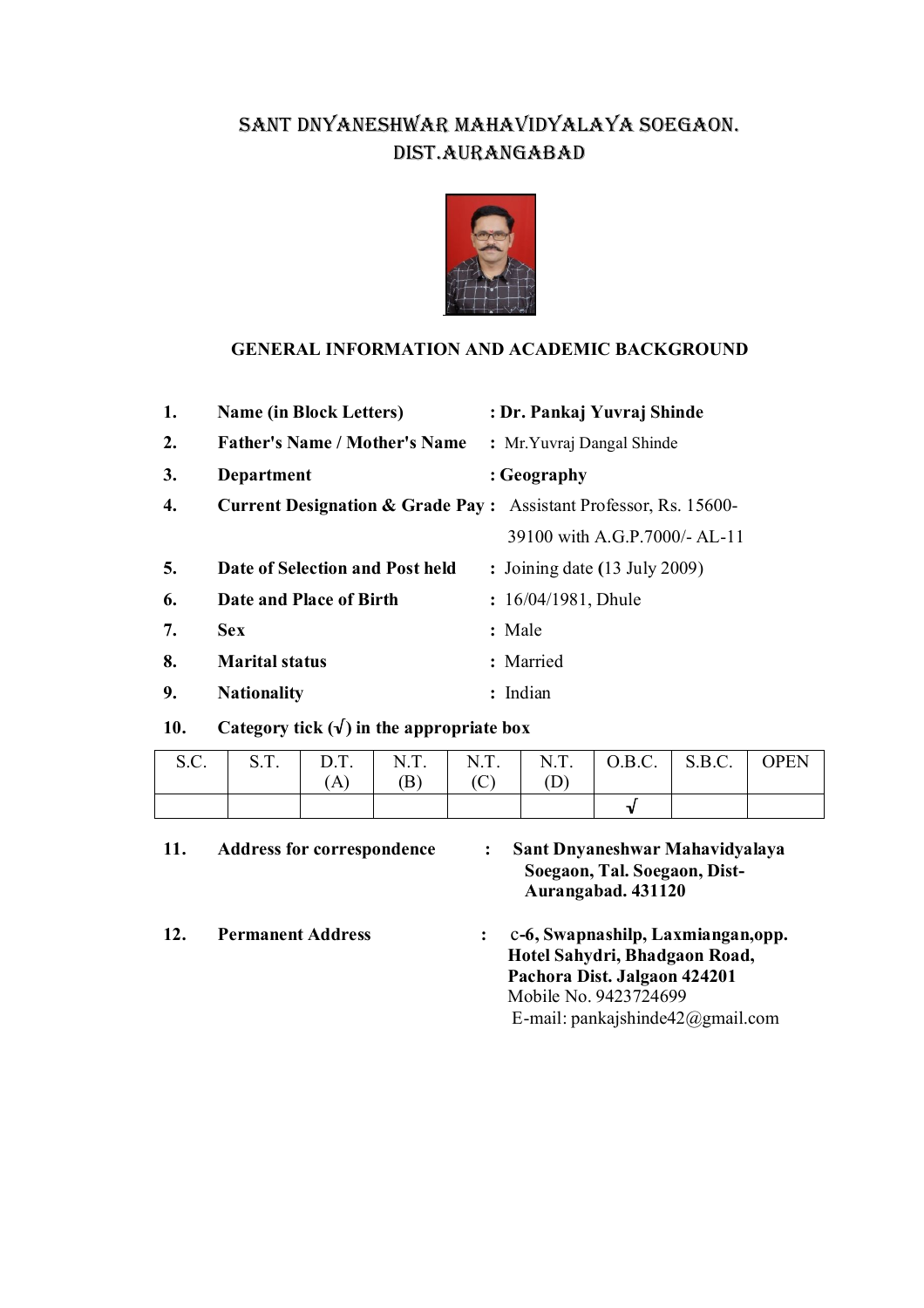| Sr.<br>No.       | <b>Examination</b> | University<br>/ Board            | Month &<br>Year of<br>passing | Per.<br>of<br><b>Marks</b> | Class / Div<br>/ Grade<br>Awa. |
|------------------|--------------------|----------------------------------|-------------------------------|----------------------------|--------------------------------|
| $\mathbf{1}$ .   | S.S.C.             | Nasik Board                      | March1996                     | 50.53%                     | H <sub>uq</sub>                |
| 2.               | H.S.C.             | Nasik Board                      | Feb 1998                      | 61.67%                     | I <sup>st</sup>                |
| $\overline{3}$ . | B.A.               | N.M.U.Jalgaon                    | $M/A - 2002$                  | 60.75%                     | I <sup>st</sup>                |
| $\overline{4}$ . | M.A<br>(Geography) | Dr. BAMU, Aurangabad             | March/<br>April 2004          | 63.75%                     | I <sup>st</sup>                |
| .5.              | B. Ed              | N.M.U. Jalgaon                   | $M/A$ -2005                   | 69.00%                     | $I^{st}$                       |
| 6.               | M.Phil             | The Global University Nagaland   | 10 Jun 2009                   | 73%                        | I <sub>st</sub>                |
| 7.               | Ph.D               | Shri J.J.T. University Rajasthan | 30 March 2016                 |                            |                                |

#### **13. Academic Qualifications (Matric to Post Graduation):**

### **14. Positions held prior to joining this institution**

| Designati<br>on | <b>Name of Employer</b> | Date         |         | <b>Salary with</b><br>grade | Reason<br>for<br>leaving |
|-----------------|-------------------------|--------------|---------|-----------------------------|--------------------------|
|                 |                         | Joining      | Leaving |                             |                          |
| Assistant       | Ajintha Education       | 13 July 2009 |         | 15600-                      |                          |
| Professor.      | Society Aurangabad.     |              |         | 39100                       |                          |
|                 |                         |              |         | <b>AGP 7000</b>             |                          |

#### **15. Posts held after appointment at this institution:**

|           | <b>Designation</b> Department | Date of actual Joining |           |  |
|-----------|-------------------------------|------------------------|-----------|--|
|           |                               | From                   | To        |  |
| Assistant | Geography                     | 13/07/2009             | Till date |  |
| Professor |                               |                        |           |  |

### **16. Period of teaching experience:**

| P.G. Classes (in years) | --       |
|-------------------------|----------|
| U.G. Classes (in years) | 12 Years |

### **17. Research Experience excluding years spent**

**For M. Phil / Ph. D (in years) :** 05 Years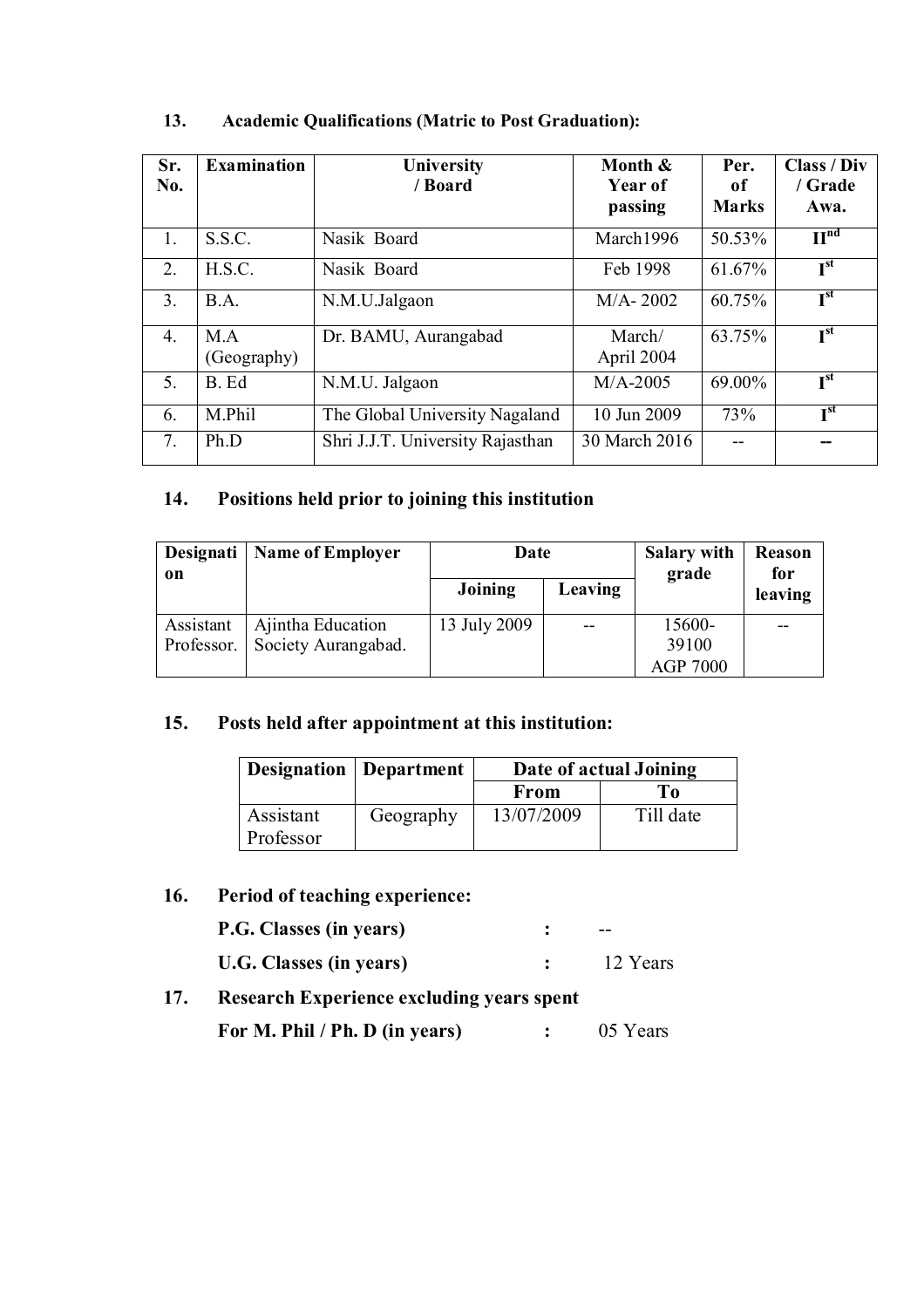| 18. | <b>Academic Staff College Orientation / Refresher Courses attended</b> |  |  |  |
|-----|------------------------------------------------------------------------|--|--|--|
|-----|------------------------------------------------------------------------|--|--|--|

| <b>Name of the Course/Summer</b><br><b>School</b>                                                                                                                             | <b>Place</b>                                                            | <b>Duration</b>                | Sponsoring<br><b>Agency</b>                                                         |
|-------------------------------------------------------------------------------------------------------------------------------------------------------------------------------|-------------------------------------------------------------------------|--------------------------------|-------------------------------------------------------------------------------------|
| 109 <sup>th</sup> Orientation Course<br>U.G.C. Academic Staff College,<br>Devi Ahilya Vishwavidyalaya,<br>Indore (M.P).                                                       | Indore                                                                  | 02.01.2014<br>to<br>29.01.2014 | <b>UGC</b>                                                                          |
| Special Winter School on<br>Human Development. UGC<br>Human Resource Development<br>Centre. Himachal Pradesh<br>University, Shimla-5 (H.P)                                    | Shimla                                                                  | 22.02.2016<br>to<br>12.03.2016 | <b>UGC - HRDC</b>                                                                   |
| <b>Empanelled Training Institute</b><br>126 <sup>th</sup> Orientation Course for<br>Programme Officers of the<br>National Service Scheme                                      | Ahmednagar<br>College,<br>Ahmednagar                                    | 07/09/2017<br>to<br>13/09/2017 | Government<br>of India,<br>Ministry of<br>Youth Affairs<br>and Sports,<br>New Delhi |
| Refresher Course in Disaster<br>Management                                                                                                                                    | Dr.B.A.M.University<br>Aurangabad                                       | 04/09/2018<br>to<br>26/09/2018 | UGC-HRDC                                                                            |
| Fifteen Day Online Certificate<br>Course for College Teacher:<br>Professional Development.<br>Online Certificate Course on<br>Research Methodology for PhD<br>Guides (Online) | Laxmi Book<br>Publication Solapur                                       | 14/04/2020<br>to<br>29/04/2020 |                                                                                     |
| Two Weeks Faculty<br>Development Programme on<br>"Advanced Concepts For<br>Developing Moocs" (Online)                                                                         | Teaching Learning<br>Centre Ramanujan<br>College University<br>of Delhi | 02/07/2020<br>to<br>17/07/2020 | Government<br>of India<br>Ministry of<br>Human<br>Resource<br>Development           |
| Refresher Course in Disaster<br>Management (Online)                                                                                                                           | Dr.B.A.M.University<br>Aurangabad                                       | 01/01/2021<br>to<br>15/01/2021 | UGC-HRDC                                                                            |

# **Recognition as a P.G. Teacher in the Subject Geography**

**Recognition as PhD. Research Guide in the Subject of Geography**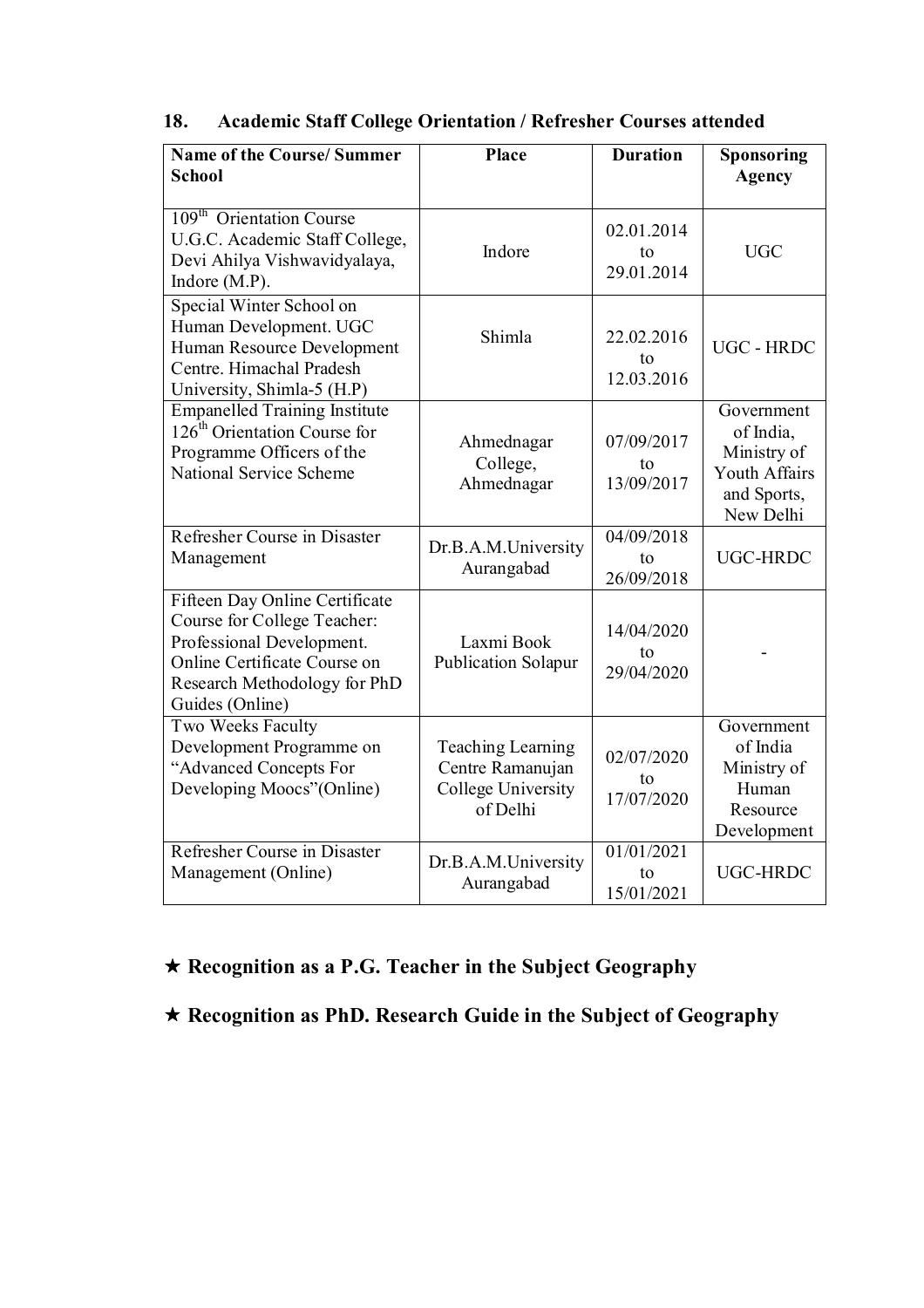|  | 19 Details of Seminar/Workshop/Conference Attended: |  |
|--|-----------------------------------------------------|--|
|  |                                                     |  |

| Sr.            | Title of Conference /                            | Level         | Place                                 | Period           |
|----------------|--------------------------------------------------|---------------|---------------------------------------|------------------|
| No             | Symposium / Workshop                             |               |                                       |                  |
|                |                                                  |               |                                       |                  |
| $\mathbf{1}$   | Conference                                       | State         | <b>M.S.S.Arts Commerce</b>            | 23-11-2002       |
|                | [Maharashtra                                     |               | and Science College                   | to               |
|                | Bhugolshastra parishad]                          |               | Jalna                                 | 25-11-2002       |
| 2              | Conference - [Remote                             | National      | M.S.S.Arts,Commerce                   | 08-03-2010       |
|                | Sensing & Geographical                           |               | & Science College,                    | to               |
|                | information System and                           |               | Jalna                                 | 09-03-2010       |
|                | Its Application in                               |               |                                       |                  |
|                | Geography]                                       |               |                                       |                  |
| $\overline{3}$ | $\overline{\text{Conf}}$ erence -                | National      | Department of                         | 21-03-2010       |
|                | [Application of Remote                           |               | Geography, University                 |                  |
|                | Sensing and GIS in                               |               | of Pune                               |                  |
|                | Geography]                                       |               |                                       |                  |
| 4              | Conference - [Prospects                          | <b>State</b>  | Abasaheb Marathe                      | $05 - 12 - 2011$ |
|                | of Tourism in Konkan]                            |               | Arts & New                            |                  |
|                |                                                  |               | Commerce, Science                     |                  |
|                |                                                  |               | College, Rajapur Dist-                |                  |
|                |                                                  |               | Ratmagiri                             |                  |
| 5              | Conference - [Indian                             | National      | Pandit Jawaharlal                     | 23-12-2011       |
|                | Democracy: Issues and                            |               | Nehru College,                        | to               |
|                | Challenges]                                      |               | Aurangabad, Sant                      | 24-12-2011       |
|                |                                                  |               | Dnyaneshwar                           |                  |
|                |                                                  |               | Mahavidyalya,                         |                  |
|                |                                                  |               | Soegaon                               |                  |
| 6              | Conference - [Role Of                            | National      | Swa.Sawarkar                          | 27-12-2011       |
|                | Woman In Rain Water                              |               | Mahavidyalaya, Beed                   | to               |
|                | <b>Conservation And Its</b>                      |               |                                       | 28-12-2011       |
|                | Management]<br>$\overline{\text{Conf}}$ erence - | National      |                                       |                  |
| 7              | [Sustainable                                     |               | Arts, Commerce and<br>Science College | 27-01-2012<br>to |
|                | Development of Tribals                           |               | Nandurbar Dist-                       | 29-01-2012       |
|                | in India]                                        |               | Nandurbar                             |                  |
| 8              | Workshop - [Bhugol                               | University    | M.S.S. Arts,                          | 13-03-2012       |
|                | Abhyaskram]                                      |               | Commerce and                          |                  |
|                |                                                  |               | Science college Jalna                 |                  |
| 9              | Conference - [Tourism]                           | International | Sheth J.N.Paliwala                    | 19-01-2013       |
|                | Resources &                                      |               | Com.C ollege, Arts &                  | to               |
|                | Development]                                     |               | Science College, Pali -               | 21-01-2013       |
|                |                                                  |               | Raigad                                |                  |
| 10             | Conference - [Ground                             | National      | Swoddhark Vidhyarthi                  | 28-01-2013       |
|                | Water Crisis And Its                             |               | Sansthas Arts And                     | to               |
|                | Management]                                      |               | Science College                       | 29-01-2013       |
|                |                                                  |               | Dondaicha Dist-                       |                  |
|                |                                                  |               | Dhule                                 |                  |
|                |                                                  |               |                                       |                  |
|                |                                                  |               |                                       |                  |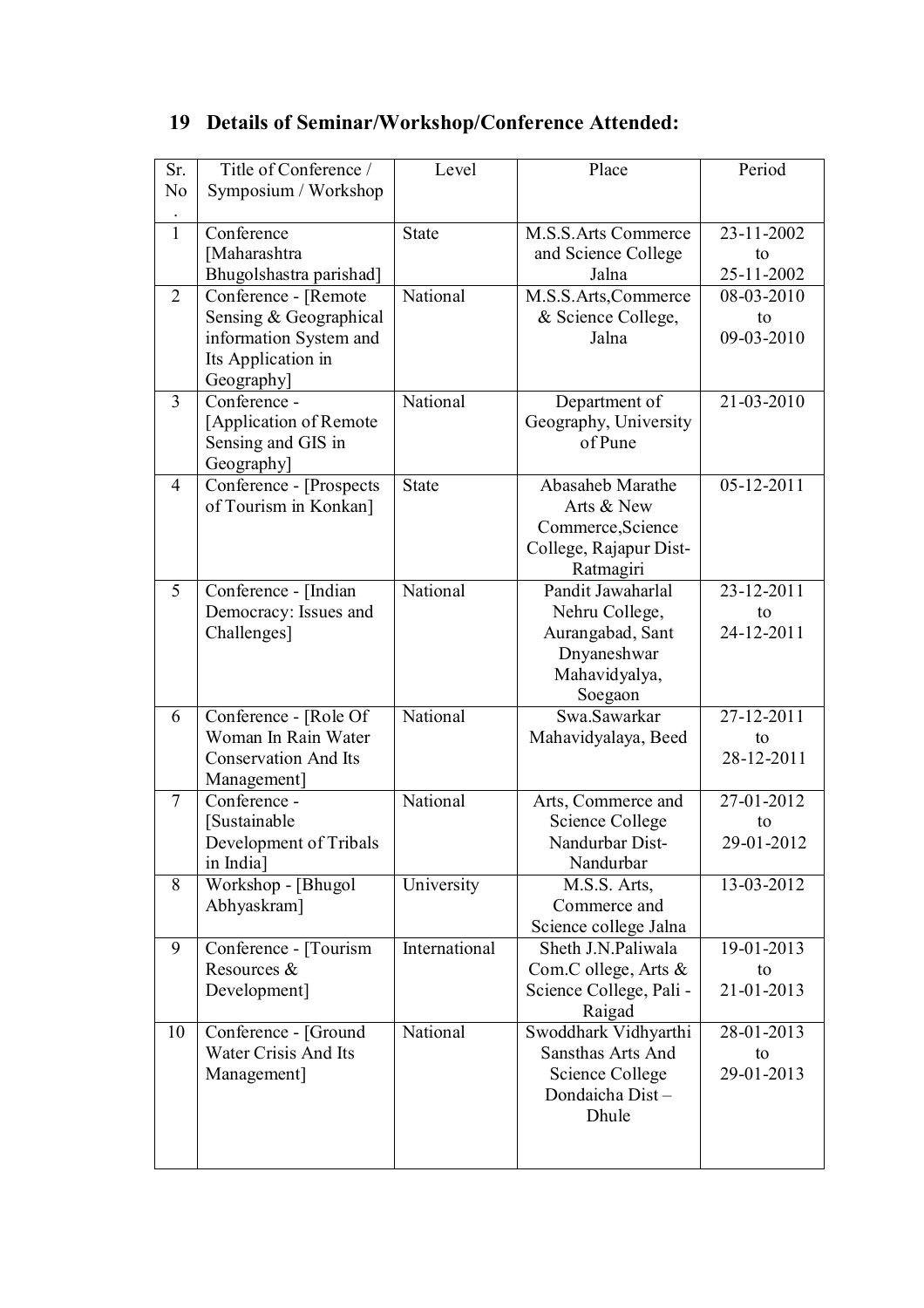| 11 | Conference - [Disasters,        | International | Kurukshetra                         | 04-10-2013                          |
|----|---------------------------------|---------------|-------------------------------------|-------------------------------------|
|    | <b>Natural Resource</b>         |               | University,                         | to                                  |
|    | Management and Socio-           |               | Kurukshetra, Haryana,               | $05 - 10 - 2013$                    |
|    | Economic                        |               | India.                              |                                     |
|    | Development.]                   |               |                                     |                                     |
| 12 | Conference - [Recent            | National      | B.P. Arts, S.M.A.                   | 17-02-2014                          |
|    | Trends in Tourism and           |               | Science &                           | to                                  |
|    | <b>Travel Management</b>        |               | K.K.C.Commerce                      | 18-02-2014                          |
|    | (RTTTM)-2014]                   |               | College chalisgaon,                 |                                     |
|    |                                 | National      | dist Jalgaon.<br>Pandit Jawaharlal  | $05 - 01 - 2015$                    |
| 13 | Conference - [India at          |               |                                     |                                     |
|    | present : Issues and            |               | Nehru College,                      | to<br>$06 - 01 - 2015$              |
|    | Challenges]                     |               | Aurangabad,<br>(maharashtra)        |                                     |
| 14 | Conference - [Women             | National      | Chetna shikshan                     | $02 - 03 - 2015$                    |
|    | <b>Empowerment: Issues</b>      |               | prasarak mandals art                |                                     |
|    | and Challenges (An              |               | senior college,                     |                                     |
|    | Interdisciplinary               |               | aurangabad.                         |                                     |
|    | Approach)]                      |               |                                     |                                     |
| 15 | Conference -                    | National      | Arts, Science and                   | $\overline{22}$ and $\overline{23}$ |
|    | [Agriculture, Population]       |               | Commerce College                    | December                            |
|    | And Tourism]                    |               | Ozar (MIG)                          | 2015                                |
| 16 | Conference - [Marginal          | National      | The New College                     | 21 and 22                           |
|    | Communities in India:           |               | Kolapur                             | January 2016                        |
|    | Problems and Solutions]         |               |                                     |                                     |
| 17 | Sustainable Rural               | National      | Netaji Shikshan                     | 02 and 03                           |
|    | Development with                |               | Sanstahs Subhash                    | December                            |
|    | inclusive Approach              |               | Baburao Kul Arts,                   | 2016                                |
|    |                                 |               | Com, And Science                    |                                     |
|    |                                 |               | College, Kedgaon,                   |                                     |
|    |                                 |               | Dist Pune.                          |                                     |
| 18 | Water Management                | National      | Rajashri Shau Arts,                 | 23 January                          |
|    | Issues in India                 |               | Commerce and                        | 2017                                |
|    |                                 |               | Science College Pathri              |                                     |
|    |                                 |               | tq. Phulambri Dist:                 |                                     |
|    |                                 |               | Aurangabad(MS)                      |                                     |
| 19 | Research project in             | University    | Department of                       | 25 January<br>2017                  |
|    | Geography for B.A.III           |               | Geography Dr.<br>Babasaheb Ambedkar |                                     |
|    | year Course                     |               | Marathwada                          |                                     |
|    |                                 |               | University,                         |                                     |
|    |                                 |               | Aurangabad.(M.S)                    |                                     |
| 20 | Environmental Changes In        | International | Pt.Ravishankar Shukla               | 24-09-2017                          |
|    | South And South-East Asia:      |               | University, Raipur                  | to                                  |
|    | <b>Challenges And Prospects</b> |               | $(C.G)$ , India                     | 26-09-2017                          |
| 21 | राष्ट्रीय सेवा योजना विभागीय    | University    | Dr. B.A.M.University,               | 05-10-2017                          |
|    | कार्यक्रमाधिकारी कार्यशाळा      |               | Aurangabad                          |                                     |
|    |                                 |               |                                     |                                     |
|    |                                 |               |                                     |                                     |
|    |                                 |               |                                     |                                     |
| 22 | राष्ट्रीय सेवा योजना विभागीय    | University    | Lokseva Education                   | 11-10-2017                          |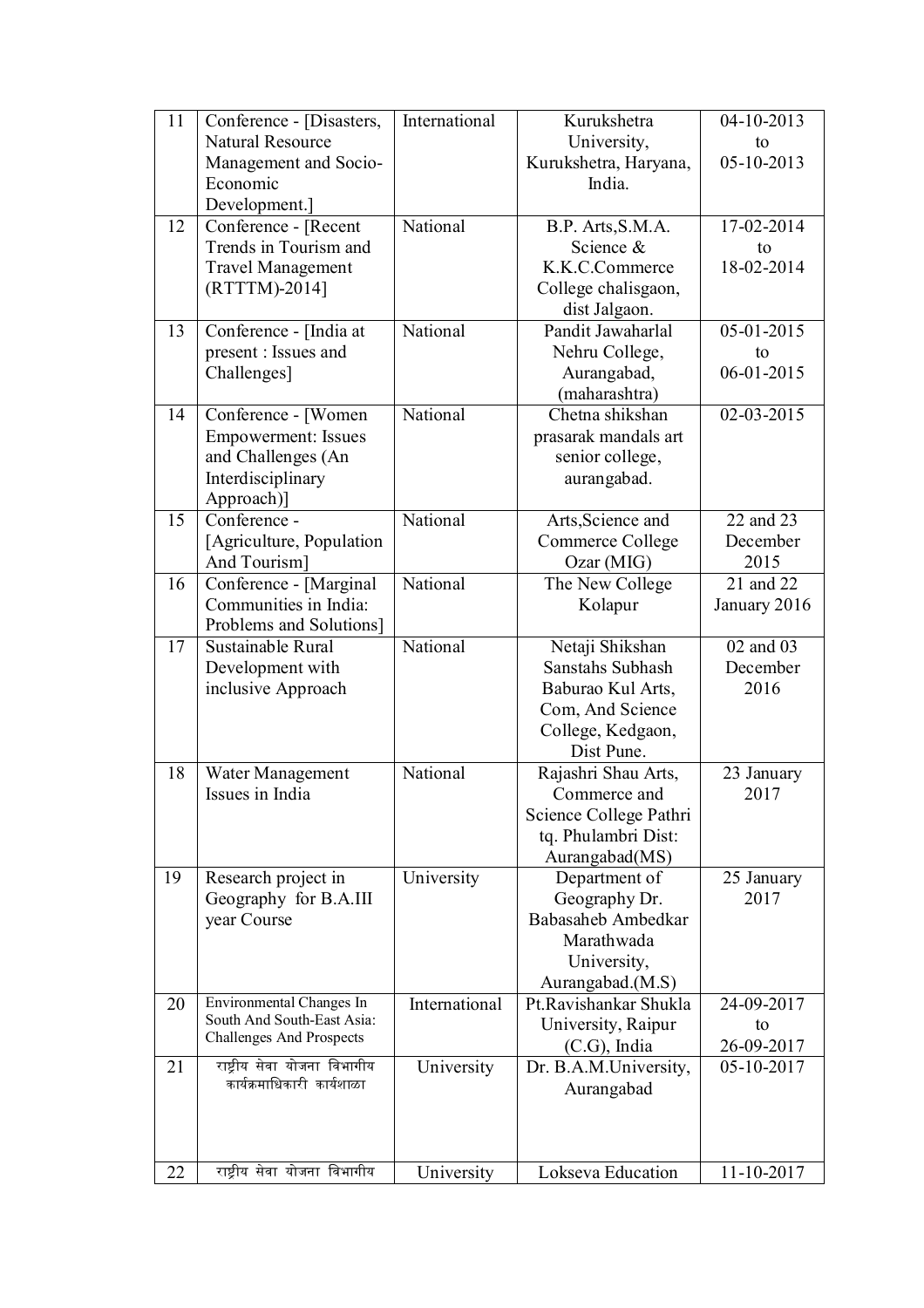|    | कार्यक्रमाधिकारी कार्यशाळा                           |               | Society's Arts &                              |                  |
|----|------------------------------------------------------|---------------|-----------------------------------------------|------------------|
|    |                                                      |               | Science College,                              |                  |
|    |                                                      |               | Aurangabad                                    |                  |
| 23 | Politics of Farmers Loan                             | <b>State</b>  | Sant Dnyaneshwar                              | 09-02-2018       |
|    | Waiver Scheme in                                     |               | Mahavidyalaya                                 |                  |
|    | Maharashtra                                          |               | Soegaon Dist -                                |                  |
|    |                                                      |               | Aurangabad                                    |                  |
| 24 | Digital Payment System &                             | National      | Sant Dnyaneshwar                              | $10 - 02 - 2018$ |
|    | Rural India                                          |               | Mahavidyalaya                                 |                  |
|    |                                                      |               | Soegaon Dist -                                |                  |
|    |                                                      |               | Aurangabad                                    |                  |
| 25 | Innovation, Culture,                                 | International | Sripatum University                           | 3/06/2019        |
|    | Innovative Ideas in the                              |               | International College,                        | to               |
|    | Fields of Science, Social                            |               | Bangkok, Thailand                             | 4/06/2019        |
|    | Sciences, Education,                                 |               |                                               |                  |
|    | Physical Education &                                 |               |                                               |                  |
|    | Sports. Engineering, law,                            |               |                                               |                  |
|    | Sports tourism and                                   |               |                                               |                  |
|    | Commerce &                                           |               |                                               |                  |
|    | Management                                           |               |                                               |                  |
| 26 | Innovative Ideas in                                  | National      | H.J.Thim College of                           | 21/01/2020       |
|    | Chemical Science and                                 |               | Art's & Science,                              |                  |
|    | <b>Environmental Science for</b>                     |               | Mehrun, Jalgaon                               |                  |
|    | Sustainable Development                              | International |                                               | 20/02/2020       |
| 27 | Population, Resources and<br>Sustainable Development |               | Government College,<br>Khandola, Marcela, Goa | to               |
|    | Prospects & Challenges in                            |               |                                               | 22/02/2020       |
|    | The World                                            |               |                                               |                  |
| 28 | Environmental Changes,                               | International | Santosh Bhimrao Patil                         | 10/09/2020       |
|    | Biodiversity and                                     | Online        | Arts, Commerce and                            |                  |
|    | Sustainable Resource                                 |               | Science College,                              |                  |
|    | Management                                           |               | Mandrup, Solapur                              |                  |
| 29 | Role of Earth Sciences in                            | National      | Shankarrao Chavan                             | 23 January       |
|    | Nature & Human                                       | Online        | Mahavidyalaya,                                | 2021             |
|    | Interaction.                                         |               | Ardhapur, Dist. Nanded                        |                  |

# **20 Paper Presentation**

| Sr.            | Title of Paper                 | Level        | Place                    | Period     |
|----------------|--------------------------------|--------------|--------------------------|------------|
| No.            |                                |              |                          |            |
|                | Geographical                   | National     | M.S.S. Arts, Commerce    | 08-03-2010 |
|                | information system:            |              | & Science College, Jalna | to         |
|                | Advanced Tech. &               |              |                          | 09-03-2010 |
|                | Utility                        |              |                          |            |
| $\overline{2}$ | Sanskrutik Paryatan            | <b>State</b> | Abasaheb Marathe Arts    | 05-12-2011 |
|                | Sthalancha Bhougolik           |              | & New Commerce,          |            |
|                | Abhyas- Kokan Vibhak           |              | Science College, Rajapur |            |
|                |                                |              | Dist-Ratnagiri           |            |
| 3              | Bhartiya Lokshahi              | National     | Pandit Jawaharlal Nehru  | 23-12-2011 |
|                | Samoril Avane Aani             |              | College, Aurangabad      | to         |
|                | Sadyasthiti                    |              |                          | 24-12-2011 |
| 4              | <b>Bhartatil Jalshrotanche</b> | National     | Swa.Sawarkar             | 27-12-2011 |
|                | vevasthapan kalachi            |              | Mahavidyalaya, Beed      | to         |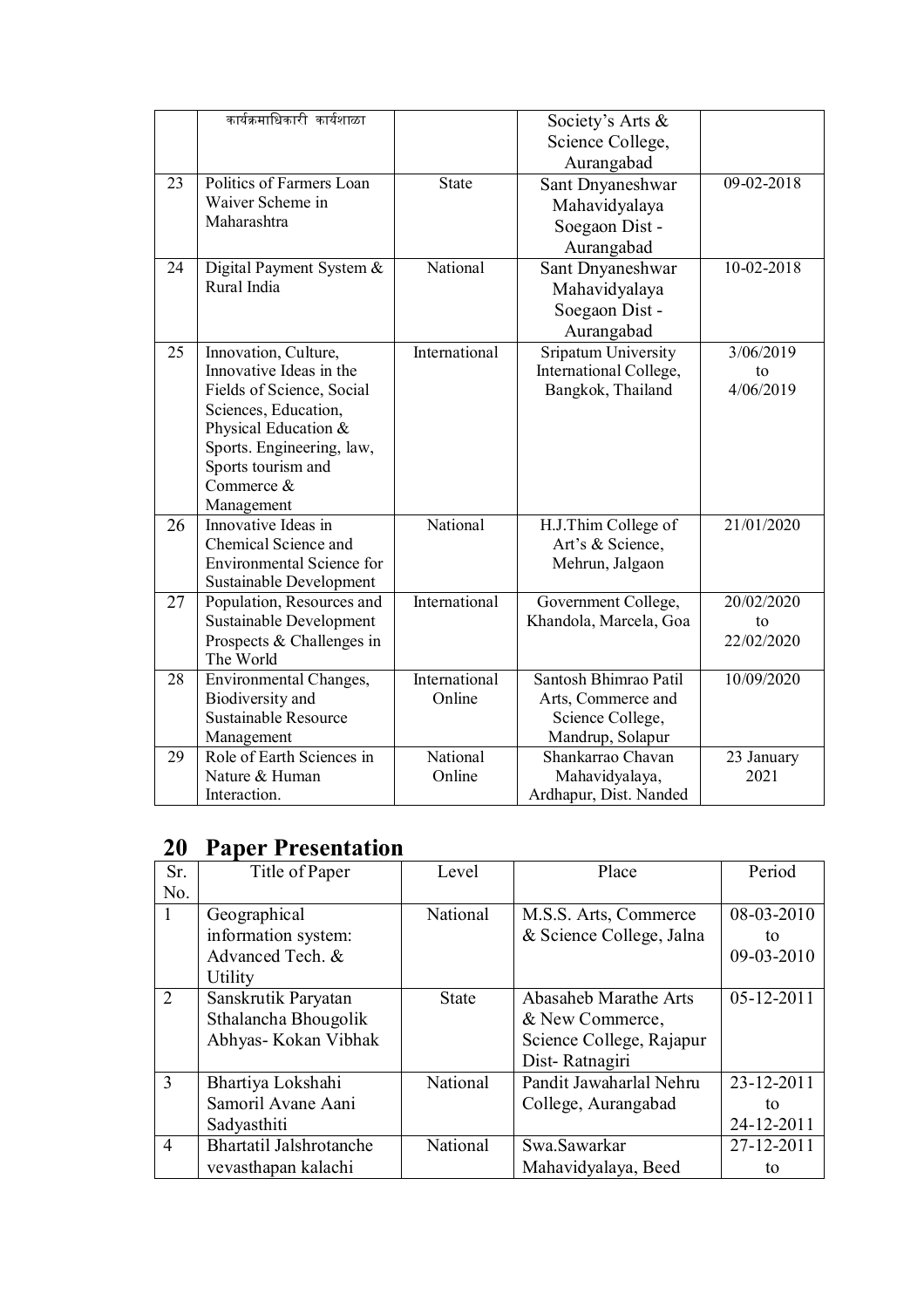|        | garaj                                                                                     |               |                                                                                                              | 28-12-2011                                  |
|--------|-------------------------------------------------------------------------------------------|---------------|--------------------------------------------------------------------------------------------------------------|---------------------------------------------|
| 5      | Maharashtatil<br>adivasinche samajik<br>arthik jivan - Eak Abhyas                         | National      | Arts, Commerce &<br>Science College Navapur<br>Dist-Nandurbar                                                | 27-01-2012<br>to<br>29-01-2012              |
| 6      | Tourism Development In<br>Maharashtra                                                     | International | Sheth J.N.Paliwala Com.<br>College, Arts & Science<br>College, Pali-Raigad                                   | 19-01-2013<br>to<br>21-01-2013              |
| $\tau$ | Water and Its Importance<br>In Human Life                                                 | National      | Swoddhark Vidhyarthi<br>Sansath's Arts And<br>Science College                                                | 28-01-2013<br>to<br>29-01-2013              |
| 8      | Solid Waste Hazard<br>Management-A Study of<br>Nashik City (M.S)                          | International | Kurukshetra University,<br>Kurukshetra, Haryana,<br>India.                                                   | 04-10-2013<br>to<br>05-10-2013              |
| 9      | Soegaon Talukyatil<br>Ajintha Leni Paryatan<br>Sthalacha Bhogolik<br>Abhyas.              | National      | B.P. Arts, S.M.A. Science<br>& K.K.C.Commerce<br>College chalisgaon, dist<br>Jalgaon.                        | 17-02-2014<br>to<br>18-02-2014              |
| 10     | Loksankhyawadhiche<br>paryavarnavaril parinam                                             | National      | Pandit Jawaharlal Nehru<br>College,<br>Aurangabad(maharashtra)                                               | $\overline{05-01-2015}$<br>to<br>06-01-2015 |
| 11     | The Role of Women In-<br>Agriculture and all<br>Sectors.                                  | National      | Chetna shikshan prasarak<br>mandals art senior<br>college, aurangabad.                                       | 02-03-2015                                  |
| 12     | Jagtikikarnacha shetivaril<br>dusparinam aani shetkari<br>atmahtya: ek bhougolik<br>abhys | National      | Arts, Comm. And Science<br>college Ozar (MIG)                                                                | 22 and 23<br>December<br>2015               |
| 13     | Educational position of<br>ST in Maharashtra:<br>Geographical Study                       | National      | The New College<br>Kolhapur                                                                                  | 21 and 22<br>January<br>2016                |
| 14     | सोयगाव तालुक्यातील कंकराळा<br>गावाचे भूमी उपयोजन व पीक<br>प्रारुपाचा भौगोलिक अभ्यास       | National      | Netaji Shikshan Sanstahs<br>Subhash Baburao Kul<br>Arts, Com, And Science<br>College, Kedgaon, Dist<br>Pune. | 02 and 03<br>December<br>2016               |
| 15     | A Study of Changing Sex<br>Ratio in Shirpur Tahsil- Dhule<br>District (MS)                | International | Pt.Ravishankar Shukla<br>University, Raipur (C.G),<br>India                                                  | 24-09-2017<br>to<br>26-09-2017              |
| 16     | हवामान बदलाचा शेतीवरील<br>प्रभाव व शेतकरी आत्महत्या:<br>विशेष संदर्भ महाराष्ट्र राज्य .   | State         | Sant Dnyaneshwar<br>Mahavidyalaya Soegaon<br>Dist-Aurangabad                                                 | 09-02-2018                                  |
| 17     | कृषी क्षेत्र आणि रोकडविरहित<br>व्यवहार                                                    | National      | Sant Dnyaneshwar<br>Mahavidyalaya Soegaon<br>Dist-Aurangabad                                                 | 10-02-2018                                  |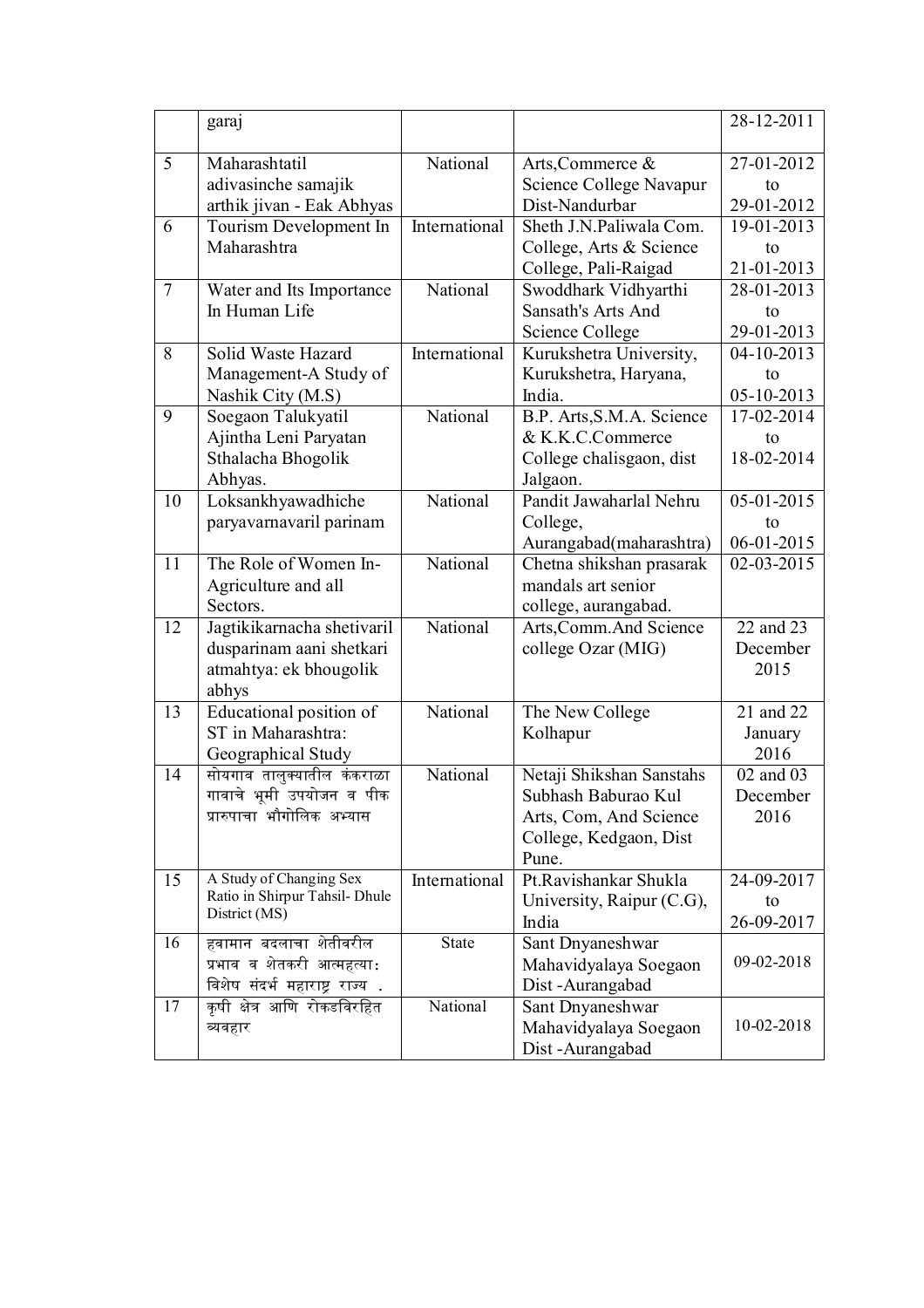| 18 | Culture,<br>Innovation,    | International | Sripatum University         | 3/06/2019  |
|----|----------------------------|---------------|-----------------------------|------------|
|    | Innovative Ideas in the    |               | International College,      | to         |
|    | Fields of Science, Social  |               | Bangkok, Thailand           | 4/06/2019  |
|    | Education,<br>Sciences,    |               |                             |            |
|    | Physical Education<br>&    |               |                             |            |
|    | Sports. Engineering, law,  |               |                             |            |
|    | tourism<br>Sports<br>and   |               |                             |            |
|    | Commerce & Management      |               |                             |            |
| 19 | Innovative<br>Ideas<br>in  | National      | H.J.Thim College of Art's   | 21/01/2020 |
|    | Chemical Science<br>and    |               | & Science, Mehrun, Jalgaon  |            |
|    | Environmental Science for  |               |                             |            |
|    | Sustainable Development    |               |                             |            |
| 20 | Population, Resources and  | International | Government College,         | 20/02/2020 |
|    | Sustainable Development    |               | Khandola, Marcela, Goa      | To         |
|    | Prospects & Challenges in  |               |                             | 22/02/2020 |
|    | The World                  |               |                             |            |
| 21 | Correlation of Sex Ratio   | International | Santosh Bhimrao Patil Arts, | 10/09/2020 |
|    | and Literacy Rate in Dhule | Online        | Commerce and Science        |            |
|    | District(M.S)<br>A         |               | College, Mandrup, Solapur   |            |
|    | Geographical Perspective   |               |                             |            |

# 21 Details of Publications

| Sr.            | Details of Publication                                                                                                                                                                    | Name of                                   | Author(s) $/$                          | Level and                                                                                   |
|----------------|-------------------------------------------------------------------------------------------------------------------------------------------------------------------------------------------|-------------------------------------------|----------------------------------------|---------------------------------------------------------------------------------------------|
| N <sub>o</sub> |                                                                                                                                                                                           | Publication                               | Editor(s)                              | Date                                                                                        |
| $\mathbf{1}$   | Paper - [Bhartiya Lokshahi<br>Samoril Avane Aani                                                                                                                                          | Chinmay<br>Prakashan                      | Dr.Pandit<br>Nalawde                   | National-<br>23-12-2011                                                                     |
|                | Sadhysthiti]<br>Bhartiya Lokshahi: Sthiti Aani<br>Gati ISBN :978-81-905495-2-3<br>From 307 To 308                                                                                         |                                           |                                        |                                                                                             |
| $\overline{2}$ | Paper - [[Global Warming Aani<br>Manvi Jivan] Journal Of<br>Research and Development - A<br>Multidisciplinary International<br>Level Journall ISSN-2230-9578<br>From 58 To 60             |                                           | Dr.R.V.Bhole<br>Dr.V.J.Patil           | International<br>$01 - 11 - 2012$                                                           |
| $\overline{3}$ | Paper - [Soegaon Talukyatil<br>Ajintha Leni Paryatan Sthalacha<br>Bhogolik Abhyas.]<br>Platinum A peer Reviewed<br>National Multidisciplinary<br>Journal, ISSN 2231-0096 From<br>68 To 69 | Atharva<br>Publications                   | Dr.Madhukar.<br>V. Patil,<br>Nandurbar | National-<br>18-02-2014<br>Volume4<br>Number 1<br>(part III)<br>special Issue<br>Feb. 2014. |
| $\overline{4}$ | Paper - [Loksankhyawadhiche<br>Paryavarnavaril Parinam]<br>Bhartapudhi avane aani<br>sadhyastithi From 138 To 140                                                                         | Kailash<br>Publication,<br>Aurangabad     | Dr. Pandit<br>Nalawde                  | National-<br>05-01-2015                                                                     |
| 5              | Paper - [A Study Of Changing<br>Sex Ratio In Maharashtra]<br><b>Indian Streams Research</b><br>Journal ISSN No: 2230-7850<br>From 1 To 5                                                  | <b>Indian Streams</b><br>Research Journal | Ashok<br>Yakkaldevi                    | International<br>$01 - 02 - 2015$                                                           |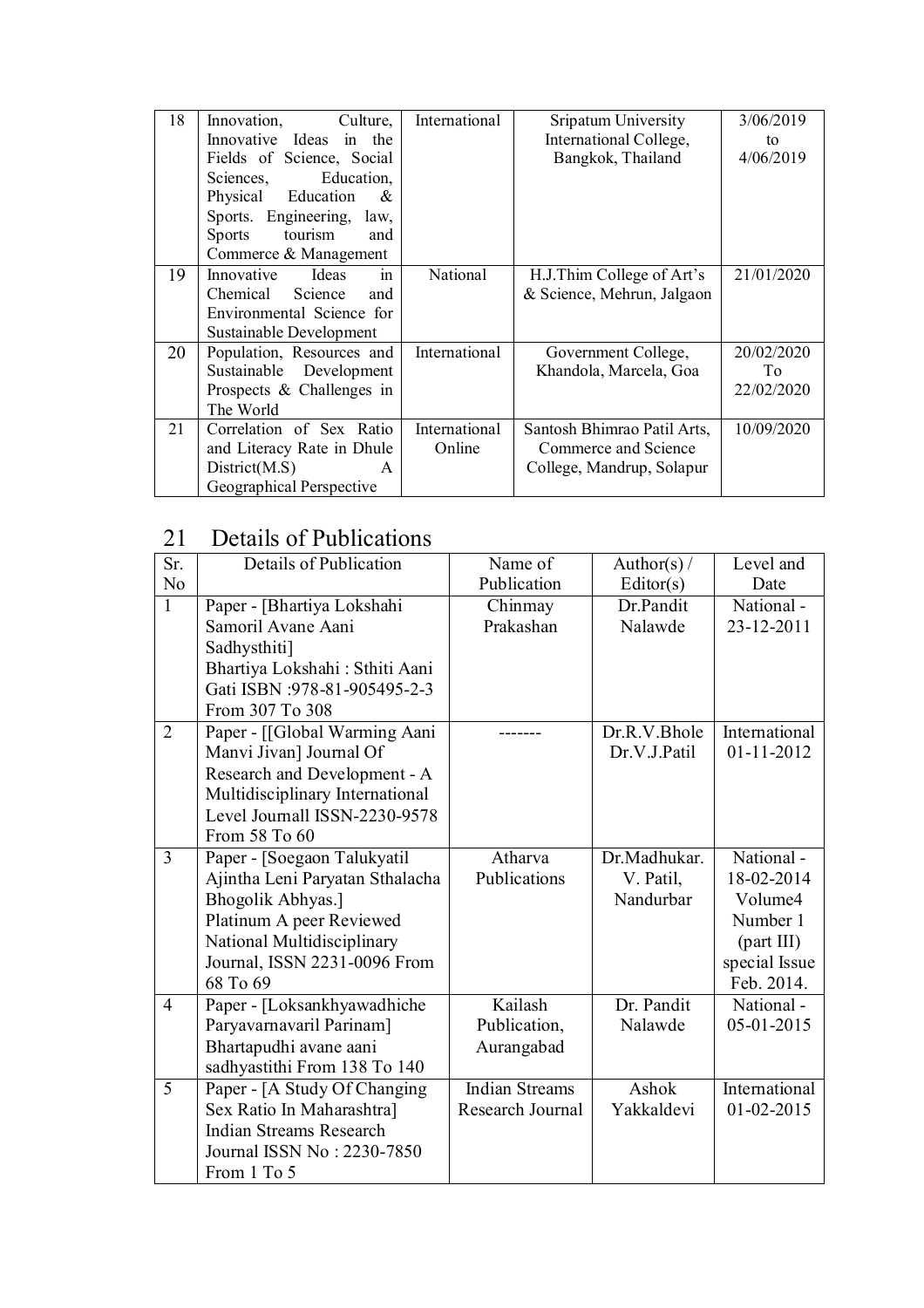| 6  | Paper - [The Role of Women in<br>Agriculture and all Sectors] | Ajanta<br>Prakashan                   | Dr. Vinod<br>Bairagi    | National-<br>02-03-2015     |
|----|---------------------------------------------------------------|---------------------------------------|-------------------------|-----------------------------|
|    | Conference 978-93-83587-18-6                                  |                                       |                         |                             |
|    | From 91 To 93                                                 |                                       |                         |                             |
| 7  | Paper - [Tahsilwise population<br>growth of Dhule District:A  | Harshvardhan<br>Publication           | Dr.Bapu<br>G.Gholap     | International<br>31-10-2015 |
|    | Geographical Study]                                           | Pvt.Ltd.                              |                         |                             |
|    | Vidyavarta ISSN-23199318                                      |                                       |                         |                             |
|    | From 52 To 55                                                 |                                       |                         |                             |
| 8  | Paper - [Jagtikikarnacha<br>mahrashtratil shetivaril          | Maaz<br>Publication                   | -----                   | International<br>22-12-2015 |
|    | dushparinam aani shetkari                                     |                                       |                         |                             |
|    | atmahtya: ek bhogolik abhyas]                                 |                                       |                         |                             |
|    | Scholars World Print ISSN-                                    |                                       |                         |                             |
|    | 2319-5789, Online ISSN-2320-<br>3145                          |                                       |                         |                             |
| 9  | General Landuse Pattern in                                    | Sanshodhan                            | Mr. Chetan B.           | International               |
|    | Pachora Tahsil of Jalgaon District:                           | Kranti Internatinal                   | More                    | April 2015                  |
|    | A Geographical Analysis                                       | Multidisciplinary<br>Research Journal |                         |                             |
| 10 | Paper - [Global Warming and                                   |                                       | Dr. Pandit              | International               |
|    | Its Impacts On Climate Change]<br>Shodhankan ISSN-2250-0383   |                                       | Nalawade                | 15-02-2016                  |
|    | From 405 To 407                                               |                                       |                         |                             |
| 11 | महाराष्ट्रातील आदिवासी जमातीची                                | Prarup                                | Dr. Archana             | National,                   |
|    | शैक्षणिक स्थिती एक भौगोलिक अभ्यास                             | Publication,                          | Kamble                  | 15-08-2016                  |
| 12 | Population Density pattern In                                 | Kolhapur<br>Epitome:                  | Dr. Pramod              | International               |
|    | Dhule District(MS): A                                         | International                         | Ambadasrao              | September                   |
|    | Geographical Analysis                                         | Journal Of                            | Pawar                   | 2016                        |
|    |                                                               | Multidisciplinary<br>Research         |                         |                             |
| 13 | सोयगाव तालुक्यातील कंकराळा गावाचे                             |                                       | Prof. Ashok             | National,                   |
|    | भूमी उपयोजन व पीक प्रारुपाचा                                  |                                       | Divekar                 | December                    |
|    | भौगोलिक अभ्यास                                                |                                       |                         | 2016                        |
| 14 | औरंगाबाद जिल्ह्यातील जलप्रदूषण :<br>एक विश्लेषण               | Cosmos<br>Multidisciplinary           | Dr. Madan<br>Suryvanshi | National,<br>March 2017     |
|    |                                                               | Research                              |                         |                             |
|    |                                                               | E-Journal                             |                         |                             |
| 15 | हवामान बदलाचा शेतीवरील प्रभाव व                               | Chronicle of<br>Humanities and        | <b>Guest Editor</b>     | International<br>Vol.4 No.2 |
|    | शेतकरी आत्महत्या: विशेष संदर्भ<br>महाराष्ट्र राज्य.           | <b>Cultural Studies</b>               | Dr. Raju<br>Vanarse     | Feb-2018                    |
|    |                                                               |                                       |                         |                             |
| 16 | कृषी क्षेत्र आणि रोकडविरहित व्यवहार                           | An International                      | Assit.Prof              | International               |
|    |                                                               | Multidisciplinary<br>Half Yearly      | Dr. Vinayak<br>Hatole   | Feb-July-<br>2018           |
|    |                                                               | Research Journal                      |                         | Ajanta                      |
|    |                                                               | Genius                                |                         | Prakashan                   |
|    |                                                               | Vol.VI, Issue -II                     |                         |                             |
| 17 | Issue and Challenges in Indian                                | Epitome                               | Dr. Pramod              | International               |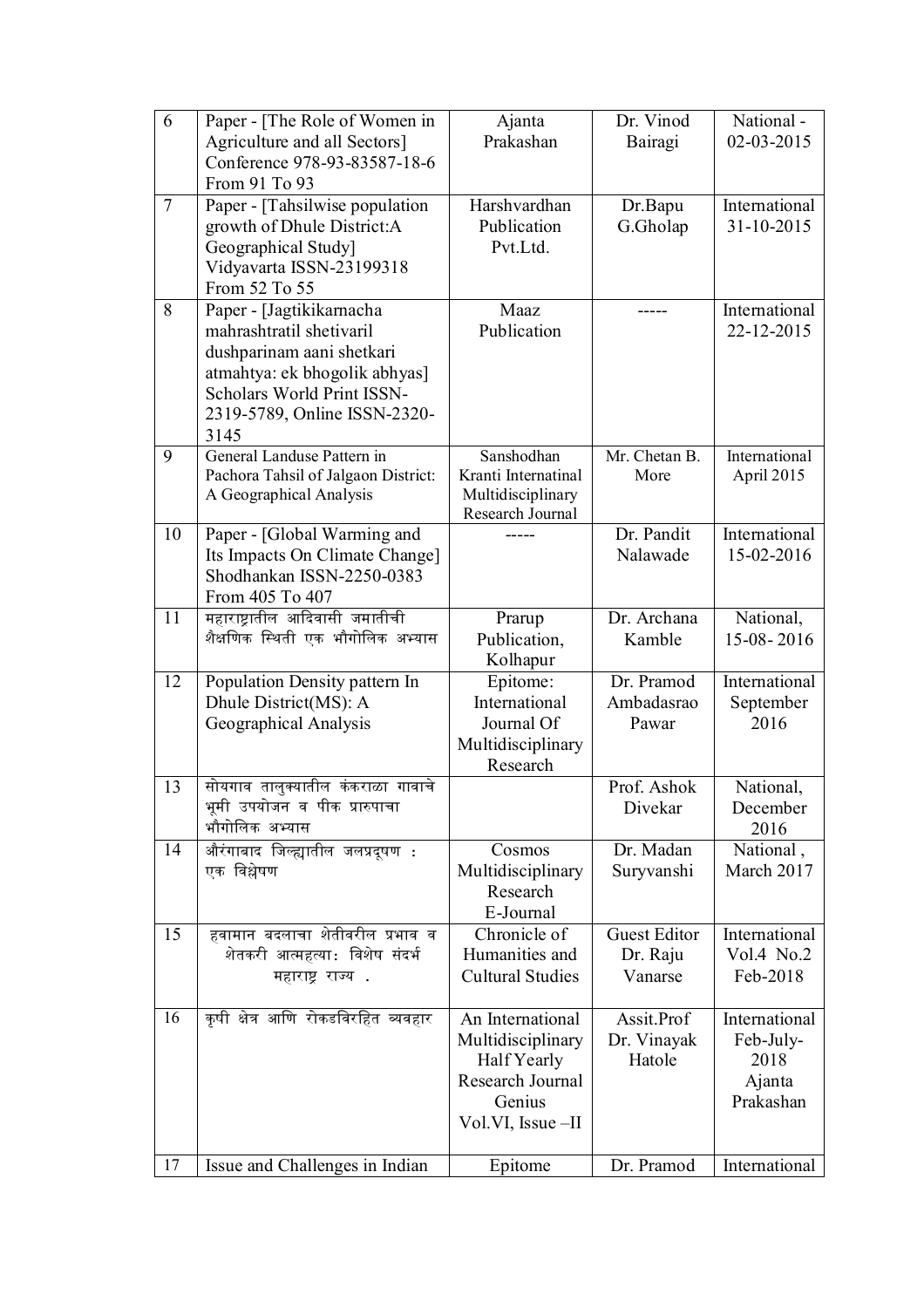| 18 | Agriculture: A Geographical<br>Study<br>Page no.51-56<br>Impact of Crop Insurance on<br><b>Agricultural Sector</b><br>Page no. 98-100 | journals,<br>International<br>Journal of<br>Multidisciplinary<br>Research<br>Aayushi<br>International<br>Interdisciplinary<br>Research Journal | Ambadasrao<br>Pawar<br>Dr. R. K.<br>Shanediwan | April<br>2018<br>Vol-4 Issue-<br>4<br>International<br>December<br>2018 |
|----|---------------------------------------------------------------------------------------------------------------------------------------|------------------------------------------------------------------------------------------------------------------------------------------------|------------------------------------------------|-------------------------------------------------------------------------|
| 19 | Analysis of Changing Pattern of<br>Sex Ratio in Shirpur Tahsil-<br>Dhule District(M.S) Page no.<br>$01 - 03$                          | (Online)<br>Review of<br>Research<br>International<br>Online<br>Multidisciplinary<br>Journal                                                   | Ashok<br>Yakkaldevi                            | International<br>April 2019<br>Vol-8 Issue-<br>7                        |
| 20 | Observing Climate<br>Impact<br>on<br>Cotton Yield in Soegaon Tahsil of<br>Maharashtra State in India                                  | Horizon Palaestra<br>International<br>Journal                                                                                                  | Dr. S.N.Singh                                  | International<br>June 2019                                              |
| 21 | The Importance And Impact of<br>Climate Change of Biodiversity<br>:An Overview                                                        | Journal Of<br>Research and<br>Development, A<br>Multidisciplinary<br>International<br>Journal<br>Prashant<br>Publications,<br>Jalgaon          | Editor<br>Dr. R. V.Bhole                       | International<br>January 2020<br>Vol.10.<br>Special<br>Issue02          |
| 22 | Impact of Climate<br>Change on<br>Farming and Farmer's Suicide:<br>Special Reference to Maharashtra<br><b>State</b>                   | Cosmos<br>Multidisciplinary<br>Research E-<br>Journal                                                                                          | Editor<br>Prof. Dr.<br>Gajhans D.S             | International<br>Volume<br>V/Issue<br>I/January<br>2020                 |
| 23 | Correlation<br>of Sex Ratio and<br>Rate in<br>Dhule<br>Literacy<br>District(M.S)<br>Geographical<br>A<br>Perspective                  | Akshar Wangmay<br>International<br>Research Journal<br>UGC-Care Listed                                                                         | Dr. Nanashaeb<br>Survawanshi                   | International<br>Special Issue-<br>II, September<br>2020                |
| 24 | Settlement Pattern in Buldhana<br>District: A Geographical Review                                                                     | Cosmos<br>Multidisciplinary<br>Research E-<br>Journal                                                                                          | Editor<br>Prof. Dr.<br>Gajhans D.S             | International<br>Volume<br>V/Issue<br>III/July-Aug-<br>Sept 2020        |
| 25 | General Landuse Patten: A Case<br>Study of Jalna District                                                                             | Cosmos<br>Multidisciplinary<br>Research E-<br>Journal                                                                                          | Editor<br>Prof. Dr.<br>Gajhans D.S             | International<br>Volume<br>V/Issue<br>IV/Oct-Nov-<br>December<br>2020   |
| 26 | Population<br>Characteristics<br>of<br>Aurangabad District                                                                            | Cosmos<br>Multidisciplinary<br>Research E-<br>Journal                                                                                          | Editor<br>Prof. Dr.<br>Gajhans D.S             | International<br>Volume<br>VI/Issue<br>I/January<br>2021                |

|  | 22 Details of Chair/Resource Person: |  |
|--|--------------------------------------|--|
|  |                                      |  |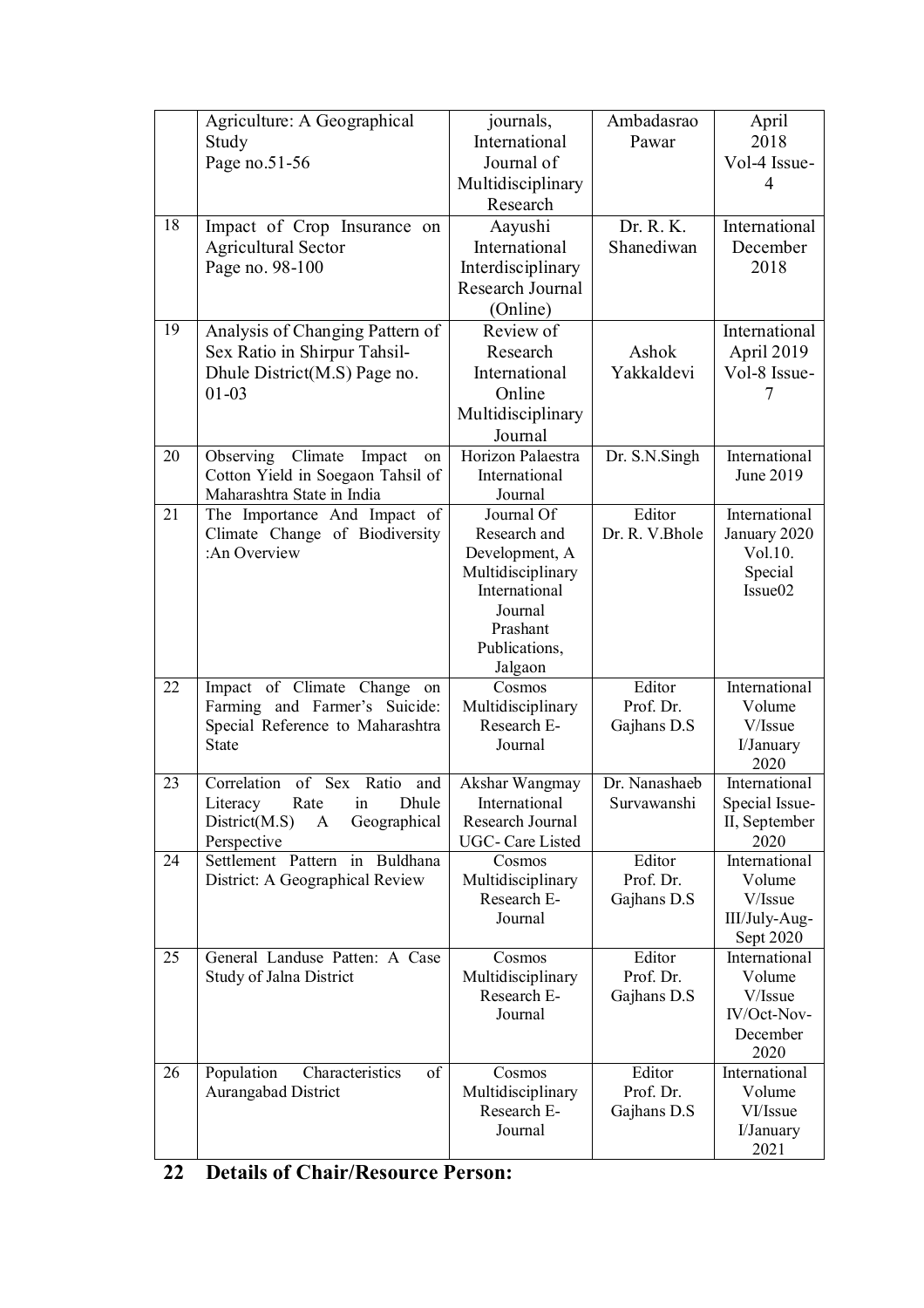| Sr.                      | Chair/Resource         | Topic             | Place                      | Period     |
|--------------------------|------------------------|-------------------|----------------------------|------------|
| No.                      | Person                 |                   |                            |            |
| 1                        | <b>Resource Person</b> | शेती आणि पाणी     | NSS Camp Kankrala          | 06/02/2016 |
|                          |                        | व्यवस्थापन        |                            |            |
| 2                        | Chair Person           |                   | Sripatum University        | 04/06/2019 |
|                          |                        |                   | International College,     |            |
|                          |                        |                   | Bangkok, Thailand          |            |
| 3                        | <b>Resource Person</b> | आपप्ती व्यवस्थापण | M.M.College Pachora,       | 26/12/2019 |
|                          | (N.S.S)                |                   | Vaghulkheda.               |            |
|                          |                        |                   | Tal.Pachora.Dist.          |            |
|                          |                        |                   | Jalgaon                    |            |
| $\overline{4}$           | <b>Resource Person</b> | पर्यावरण सरंक्षण  | Appasaheb R.B.Garud        | 15/02/2020 |
|                          |                        | काळाची गरज        | Arts, Comm. & Science      |            |
|                          |                        |                   | College Shendurni. Tal.    |            |
|                          |                        |                   | Jamner. Dist. Jalgaon      |            |
| $\overline{\phantom{0}}$ | <b>Resource Person</b> | Covid-19 $&$      | B.P.Arts, S.M.A. Science & | 28/09/2020 |
|                          |                        | Sustainable       | K.K.C. Commerce College.   |            |
|                          |                        | Tourism:          | Chalisgaon Dist. Jalgaon   |            |
|                          |                        | Challenges        |                            |            |

## **23 Details of Members of Journal/ Institute:**

| Sr. | <b>Name of Journal</b>                   | <b>Member</b> | Year      |
|-----|------------------------------------------|---------------|-----------|
| No. |                                          |               |           |
|     | International Journal of Social Research | Member        | 2/9/2013  |
|     | Foundation                               |               |           |
|     | <b>DGSI</b>                              | Member        | 2019-2024 |
|     |                                          |               |           |

## **24 Details of Chairman/Members of University Level:**

| Sr.<br>No. | Committee             | <b>Chairman/Member</b> | Place            | Period            |
|------------|-----------------------|------------------------|------------------|-------------------|
|            | Practical<br>Examiner | Member                 | University Level | 2011 to till date |

## **25 Awards for Innovation won by Institution/Teachers/Research**

### **scholars/Students during the year**

| Title of he | Name of the                                 | Awarding                | Date of Award Category |               |
|-------------|---------------------------------------------|-------------------------|------------------------|---------------|
| innovation  | Award                                       | Agency                  |                        |               |
|             | <b>For Excellence in Global Achievement</b> | Indian Institute of     | 4 June 2019            | International |
| Geography   | Award                                       | Scientific Research and |                        |               |
|             |                                             | Analysis                |                        |               |

### **26 Other Activity**